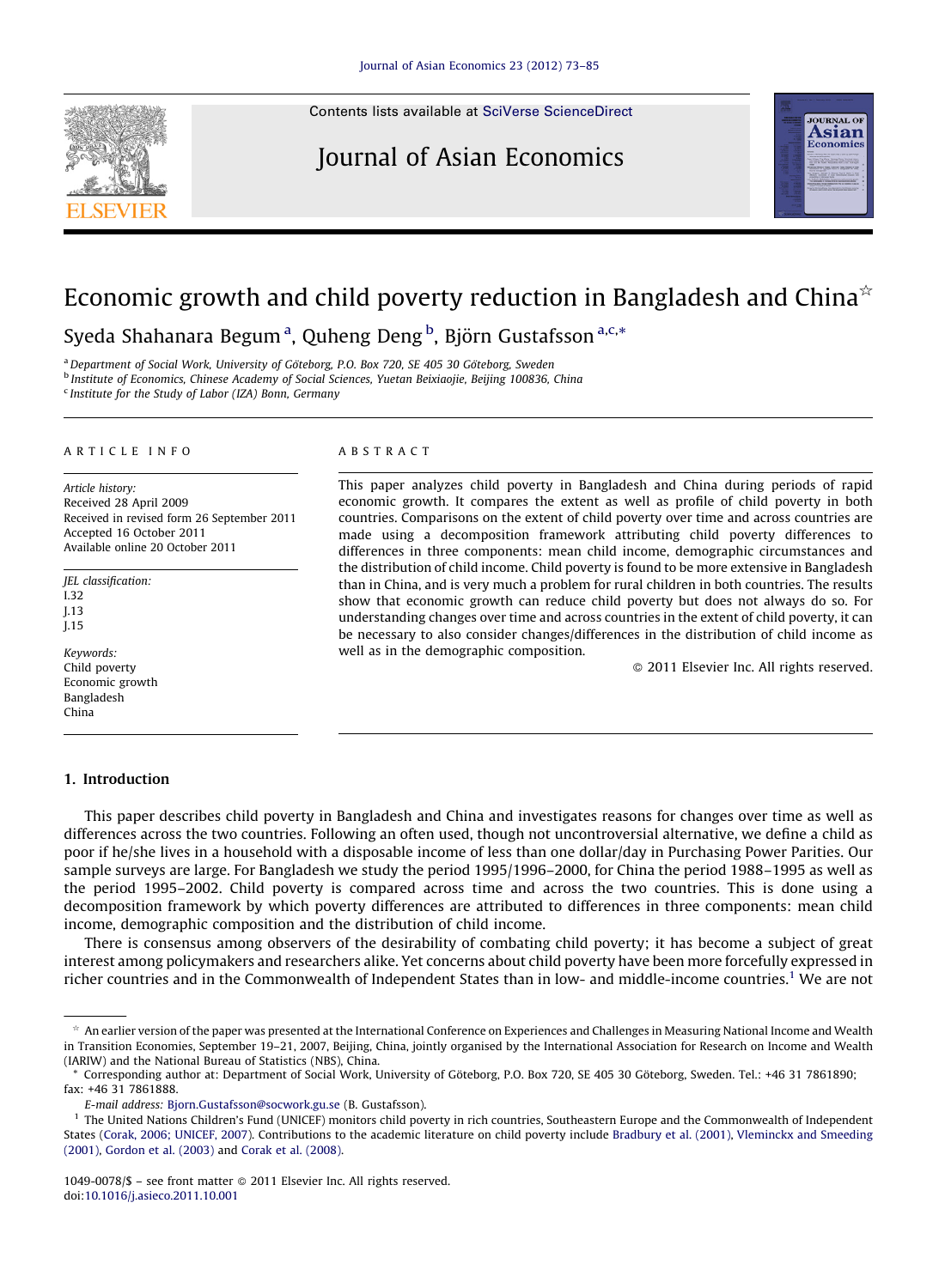aware of any previous effort to compare the extent and evolution of child poverty across Asia or across low- and middleincome countries, the first motivation for this study.

A second motivation is that the question of how economic growth affects poverty is open to debate. This paper adds to the literature on growth and poverty reduction by providing two case examples. Studying two growing Asian countries yields more knowledge than by merely investigating one. Bangladesh during the second part of the 1990s is one of the cases, and the other is the People's Republic of China from the late 1980s to the beginning of the new millennium. China's amazing growth record of the last 30 years, stimulated by a policy of opening up, is well known. However, though starting from a lower level, Bangladesh has recently experienced rapid economic growth as well. In addition to comparing the two countries as entities, we compare Bangladesh with the southwestern region of China. The reason for this is that China is characterised by large regional differences in levels of income. The southwestern region of China, with a considerably lower than average income level, is in this respect as well as in location more similar to Bangladesh than other parts of China. Comparing Bangladesh with southwest China thus provides another investigation of how economic growth affects child poverty.

The supposition that economic growth is a prerequisite for poverty reduction in a longer time perspective is not without controversy.<sup>2</sup> Disagreements stem from economic growth being the outcome of many different processes. Growth is not necessarily distributionally neutral; it can be concentrated to those worse off, or to those better off. If economic growth is concentrated to those worse off, income inequality as well as poverty decreases while if growth is concentrated to those better off, inequality increases and poverty may or may not decrease.

One reason for rapid economic growth in the developing world during recent years has been the opening up of previously more closed economies to allow for increased international trade and foreign investment. When leading to rapid industrialisation, such processes can benefit domestic capital owners as well as skilled and semi-skilled urban workers. However, this type of growth does not necessarily immediately spill over to rural areas where typically most of the country's poor reside. This is why there can be episodes where positive economic growth in the economy does not go hand in hand with poverty reduction in the population.<sup>3</sup> Episodes of no poverty reduction despite economic growth can also be the result of demographic changes (widely defined). If ever larger/smaller proportions of the population belong to greater/lesser poverty-prone segments, this counteracts/reinforces impulses towards poverty reduction coming from a growing economy.

Given that growth and poverty reduction must not necessarily go hand in hand, it is not surprising that questions of the connection between economic growth and poverty reduction are subject to considerable research efforts. Different countries and periods have been investigated using various research strategies. There are studies analysing single countries and others analysing many countries.<sup>4</sup> However, to our knowledge there is no previous study focusing on how economic growth affects the extent of poverty among children.

In this study, child poverty is defined as living in a household with a disposable income lower than the often used international poverty line of one dollar/day promoted by the World Bank. Turning to our results, it is hardly surprising that for any given point in time, child poverty has been more extensive in Bangladesh than in China. During one of the three spells of rapid economic growth studied, child poverty did not decrease profoundly in China. Here, a more unequal distribution of child income between 1988 and 1995 offset the poverty-reducing impulses of economic growth. However, for the other two spells studied, economic growth was in step with child poverty reduction; this was the evolution in Bangladesh for 1995/ 1996–2000 as well as for China from 1995 to 2002.

The cross-country comparisons show that the lower child poverty rates in China can mainly be attributed to the country's higher average child income level, while differences in income inequality and demographic composition are of lesser importance. When trying to understand why in the mid-1990s southwest China had lower child poverty rates than Bangladesh, we find that differences in demographic composition are fundamental. In southwest China, children lived in families with fewer children than in Bangladesh. However, a few years later, the gap in child poverty between southwest China and Bangladesh had widened, with differences in mean child income playing a larger role.

Our study thus illustrates that economic growth and differences in income levels affect child poverty differences across time and across countries. However, it also shows that economic growth does not automatically lead to less child poverty. For understanding changes over time and across countries in child poverty, it can also be necessary to consider changes/ differences in the distribution of child income as well as in the demographic composition.

 $^2$  That is, when "poverty" is defined as living under a predetermined fixed poverty line ("absolute poverty"). When "poverty" is defined as living under a poverty line representing a poverty line that is updated to the general level of living (''relative poverty''), one cannot assume that economic growth leads to less ''poverty''.

<sup>&</sup>lt;sup>3</sup> [Winters](#page--1-0) et al. (2004) survey the literature on trade liberalization and poverty.

<sup>4</sup> One example of the former is [Thurlow](#page--1-0) and Wobst (2006) who apply a general equilibrium and micro-simulation model to examine how the sectoral structure of growth in Zambia affects poverty, and find that not all growth is equally good for the poor. Among macrostudies, Dollar and Kraay [\(2002\)](#page--1-0) is often quoted. Kraay [\(2006\)](#page--1-0) applies a decomposition framework to analyse data mainly from the 1990s covering 80 developing countries in which poverty is defined using the World Bank's one dollar/-day poverty line. An analysis of spells of poverty change leads to the conclusion that cross-country differences in growth, especially in the medium and long run, are the dominate factors explaining changes in poverty. Combining this database of poverty spells with information on sector value added and on global trade, Loayza and [Raddatz](#page--1-0) (2010) investigate how the sector composition of growth affects the economy's capacity to reduce poverty. They conclude that growth in sectors intensively using unskilled labour has the largest potential for reducing poverty. [Montalvo](#page--1-0) and [Ravallion](#page--1-0) (2010) analyse how GDP from primary, secondary and tertiary sectors in China has affected poverty using provincial data from the first part of the 1980s to 2001. Their results support the view that the primary sector (mainly agriculture) has been the driving force in poverty reduction. Please note that during the spells studied here, the agriculture sector in China grew more slowly than the industrial sector.